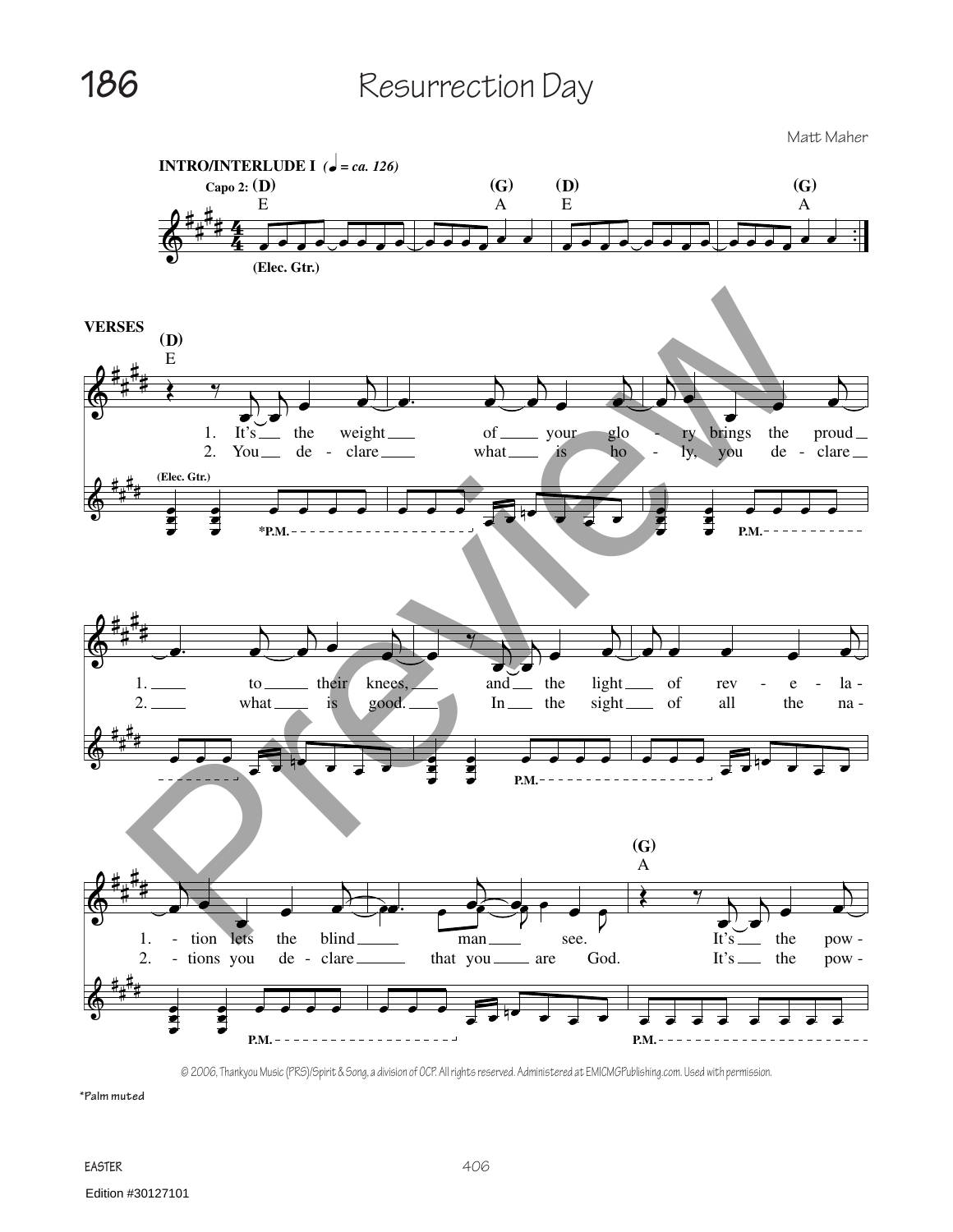**186—Resurrection Day (2)**